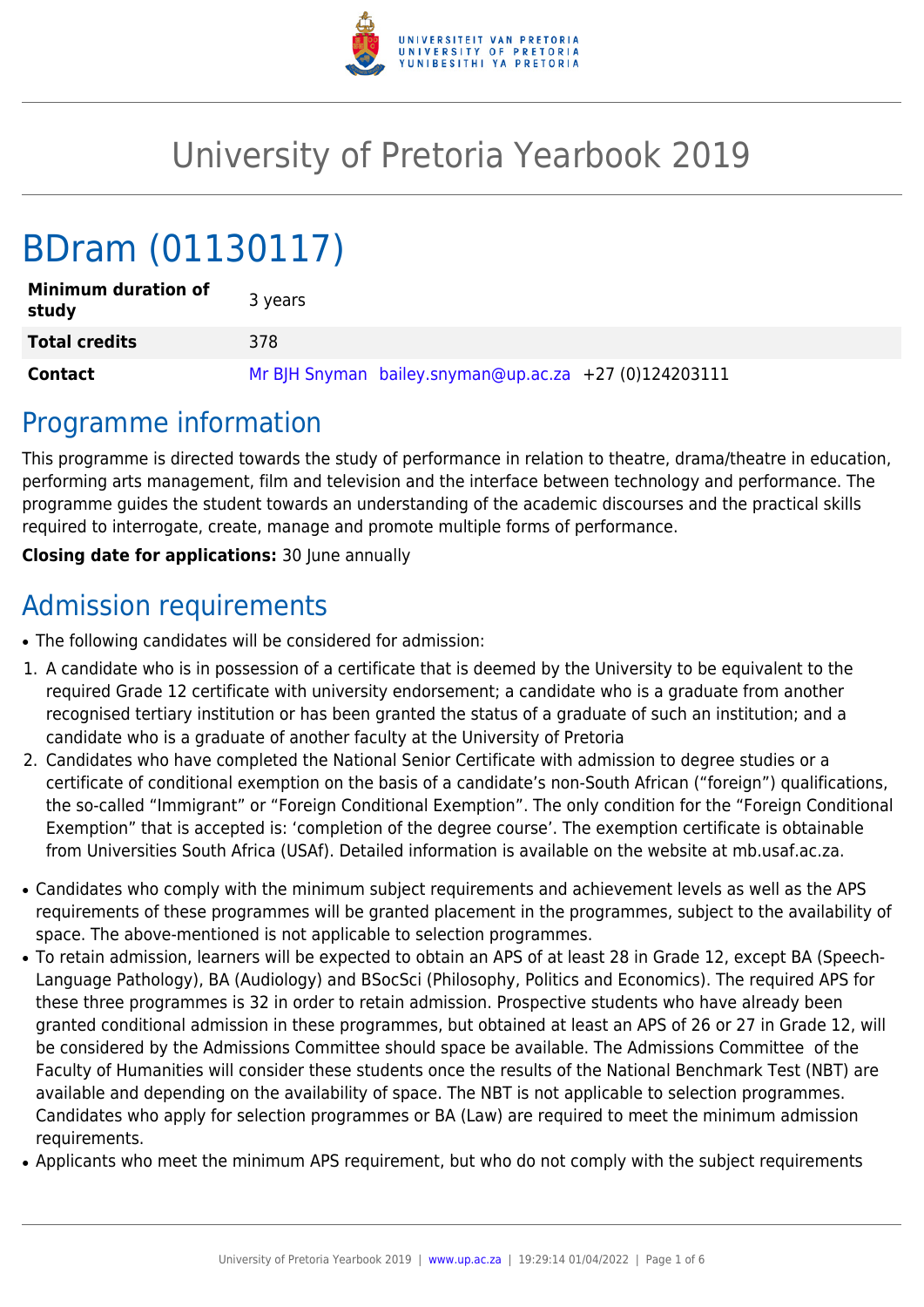

must write the NBT.

- The Faculty will assess satisfactory performance in the NBT in the light of its commitment to ensure that an appropriate proportion of the applicants will be drawn from the disadvantaged category of the population.
- Life Orientation is excluded when calculating the APS.
- The language of communication and correspondence is English only.
- For more information, please consult the Faculty yearbook on the UP website.
- Note: The A and IB HL levels are not included in the APS Conversion Table. Faculty requirements for admission based on these equivalent international qualifications are a D for the A level and 4 for the IB HL level.
- Non-NSC candidates who have already completed the equivalent of Grade 12, are advised to submit their Exemption certificates obtained from USAf (www.usaf.ac.za) along with their applications.
- Non-NSC candidates who do not have English Language in Grade 12 are advised to write the NBT or submit their SAT results. Please note that English Literature is not considered as a substitute for English language.

| <b>Minimum requirements</b><br><b>Achievement level</b>                     |          |            |  |
|-----------------------------------------------------------------------------|----------|------------|--|
| <b>English Home Language or English</b><br><b>First Additional Language</b> |          | <b>APS</b> |  |
| NSC/IEB                                                                     | AS Level |            |  |
| 5                                                                           |          | 3r         |  |

Should you be selected, you will be expected to achieve an APS of at least 28 in Grade 12 to retain admission.

The NBT is not applicable to this programme.

\* Cambridge A level candidates who obtained at least a D in the required subjects, will be considered for admission. International Baccalaureate (IB) HL candidates who obtained at least a 4 in the required subjects, will be considered for admission.

# Additional requirements

Prospective students from other universities, who successfully passed the first year of study, may only register at the beginning of the second year of study.

Admission is subject to the presentation of a programme, as well as the successful completion of a preliminary examination.

#### **Audition:**

During August the Department conducts an audition (practical and theory) in order to admit the most eligible candidates to study for this degree. The Department will communicate the date for the audition directly to the prospective students. The Department reserves the right to exclude a candidate based on the outcome of the audition.

# Other programme-specific information

#### **Note:**

- Choices within the particular third-year level modules will be made in consultation with the programme coordinators and the lecturers involved.
- Productions: Requirements will be determined by the head of department.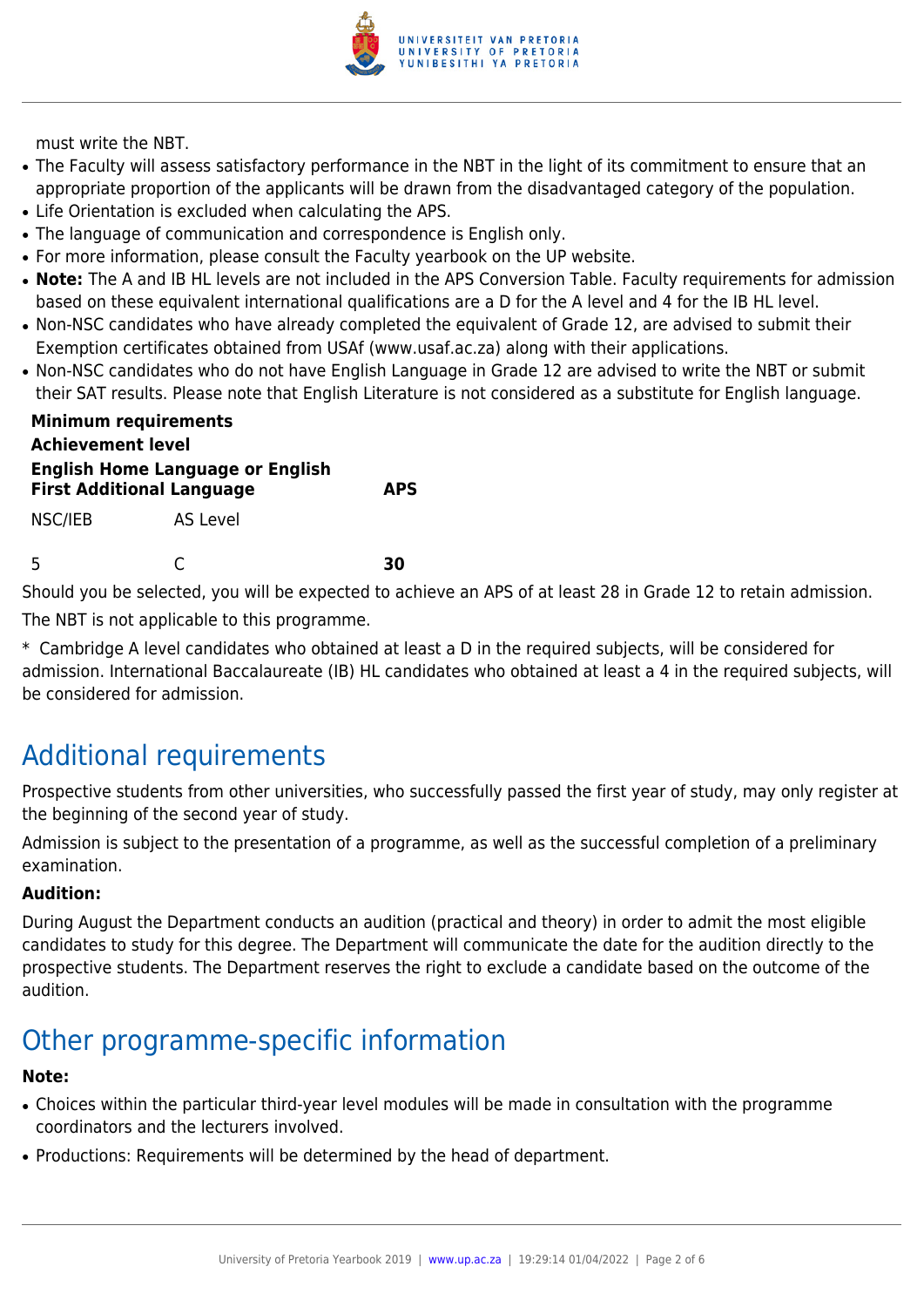

### Promotion to next study year

#### **Promotion to the second year of study:**

Obtain 12 credits from the fundamental modules, including all ALL modules, as well as 50 credits from the core modules in the first year of study.

#### **Promotion to the third year of study:**

Obtain all first-year credits as well as 90 credits from the second year.

Any deviation from these requirements may only be done subject to the approval of the Dean, on the recommendation of the head of department.

# Pass with distinction

A student must obtain a weighted average of at least 75% in all the theoretical modules as well as 75% in the TNP praxis module at third-year level.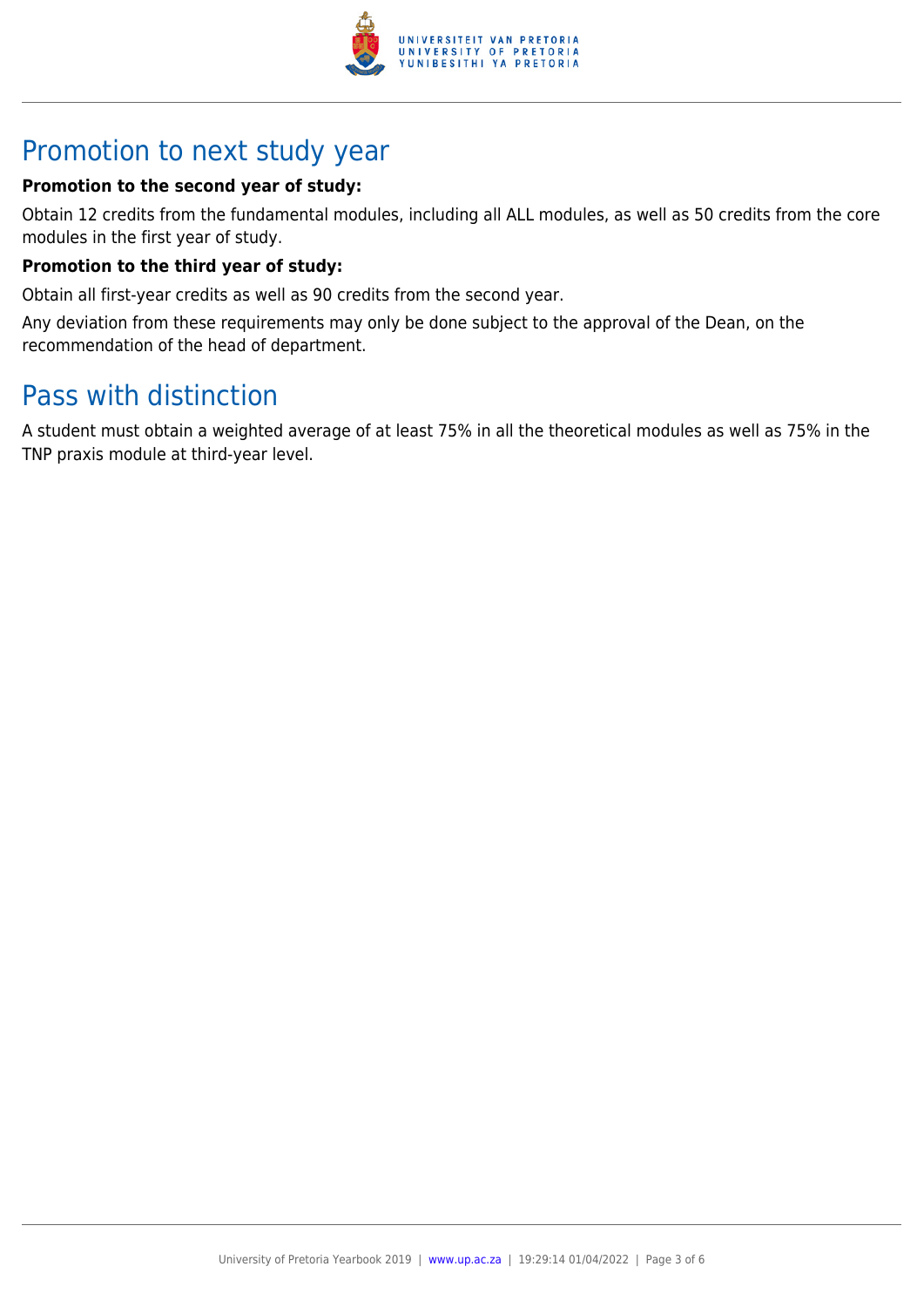

### Curriculum: Year 1

**Minimum credits: 98**

### **Fundamental modules**

[Academic information management 101](https://www.up.ac.za/yearbooks/2019/modules/view/AIM 101) (AIM 101) - Credits: 6.00 [Academic information management 111](https://www.up.ac.za/yearbooks/2019/modules/view/AIM 111) (AIM 111) - Credits: 4.00 [Academic information management 121](https://www.up.ac.za/yearbooks/2019/modules/view/AIM 121) (AIM 121) - Credits: 4.00 [Academic literacy 110](https://www.up.ac.za/yearbooks/2019/modules/view/ALL 110) (ALL 110) - Credits: 6.00 [Academic literacy for Humanities 125](https://www.up.ac.za/yearbooks/2019/modules/view/ALL 125) (ALL 125) - Credits: 6.00 [Academic orientation 101](https://www.up.ac.za/yearbooks/2019/modules/view/UPO 101) (UPO 101) - Credits: 0.00

#### **Core modules**

[Drama and film studies 110](https://www.up.ac.za/yearbooks/2019/modules/view/DFK 110) (DFK 110) - Credits: 10.00 [Drama and film studies 120](https://www.up.ac.za/yearbooks/2019/modules/view/DFK 120) (DFK 120) - Credits: 10.00 [Live and digital performance studies 111](https://www.up.ac.za/yearbooks/2019/modules/view/SBT 111) (SBT 111) - Credits: 10.00 [Live and digital performance studies 122](https://www.up.ac.za/yearbooks/2019/modules/view/SBT 122) (SBT 122) - Credits: 10.00 [Performance studies:Praxis 110](https://www.up.ac.za/yearbooks/2019/modules/view/TNP 110) (TNP 110) - Credits: 20.00 [Theatre studies: Theory 111](https://www.up.ac.za/yearbooks/2019/modules/view/TNT 111) (TNT 111) - Credits: 10.00 [Theatre studies: Theory 122](https://www.up.ac.za/yearbooks/2019/modules/view/TNT 122) (TNT 122) - Credits: 10.00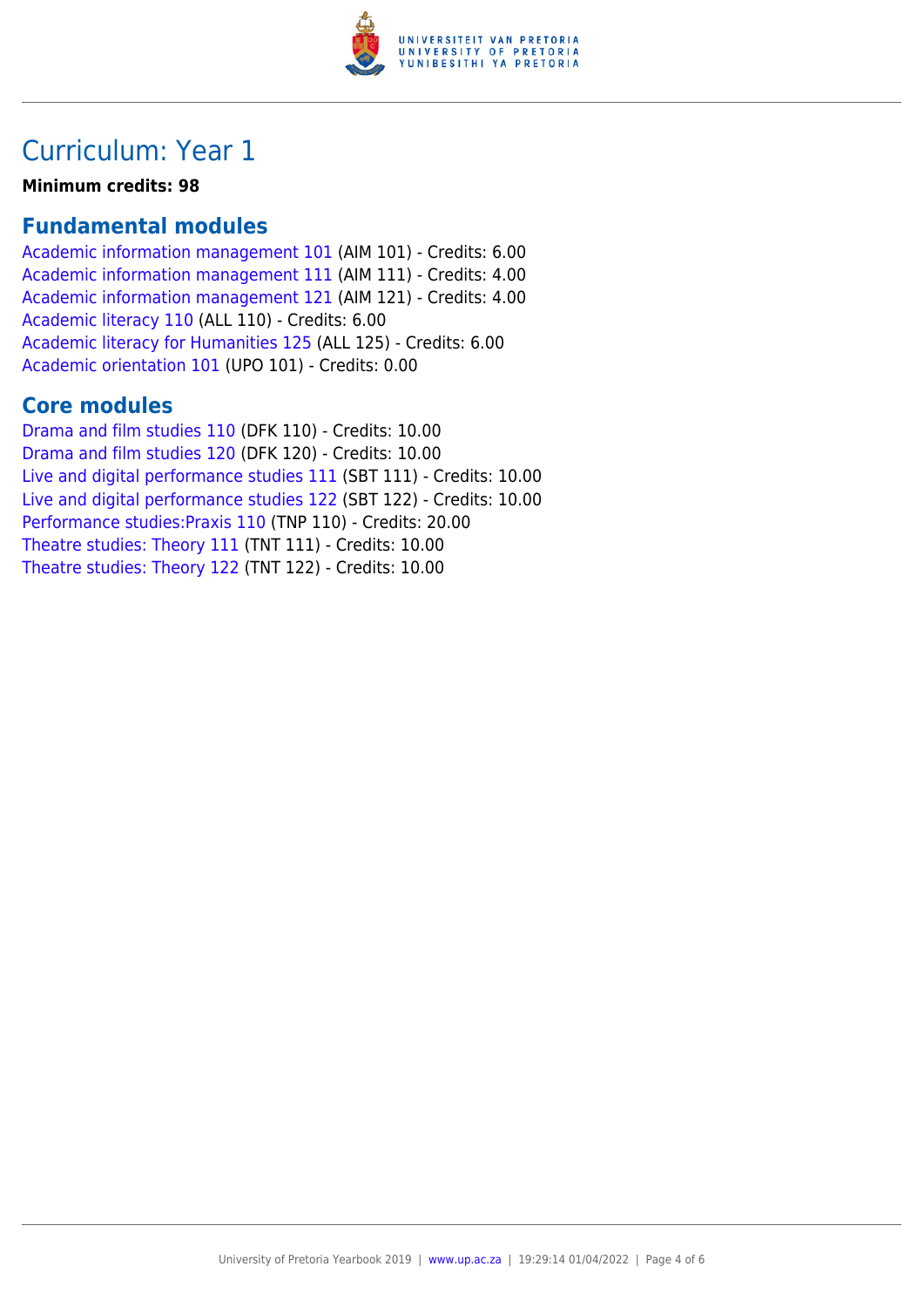

### Curriculum: Year 2

#### **Minimum credits: 120**

### **Core modules**

[Drama and film studies 210](https://www.up.ac.za/yearbooks/2019/modules/view/DFK 210) (DFK 210) - Credits: 15.00 [Drama and film studies 220](https://www.up.ac.za/yearbooks/2019/modules/view/DFK 220) (DFK 220) - Credits: 15.00 [Live and digital performance studies 211](https://www.up.ac.za/yearbooks/2019/modules/view/SBT 211) (SBT 211) - Credits: 15.00 [Live and digital performance studies 222](https://www.up.ac.za/yearbooks/2019/modules/view/SBT 222) (SBT 222) - Credits: 15.00 [Performance studies: Praxis 210](https://www.up.ac.za/yearbooks/2019/modules/view/TNP 210) (TNP 210) - Credits: 30.00 [Theatre studies: Theory 211](https://www.up.ac.za/yearbooks/2019/modules/view/TNT 211) (TNT 211) - Credits: 15.00 [Theatre studies: Theory 222](https://www.up.ac.za/yearbooks/2019/modules/view/TNT 222) (TNT 222) - Credits: 15.00